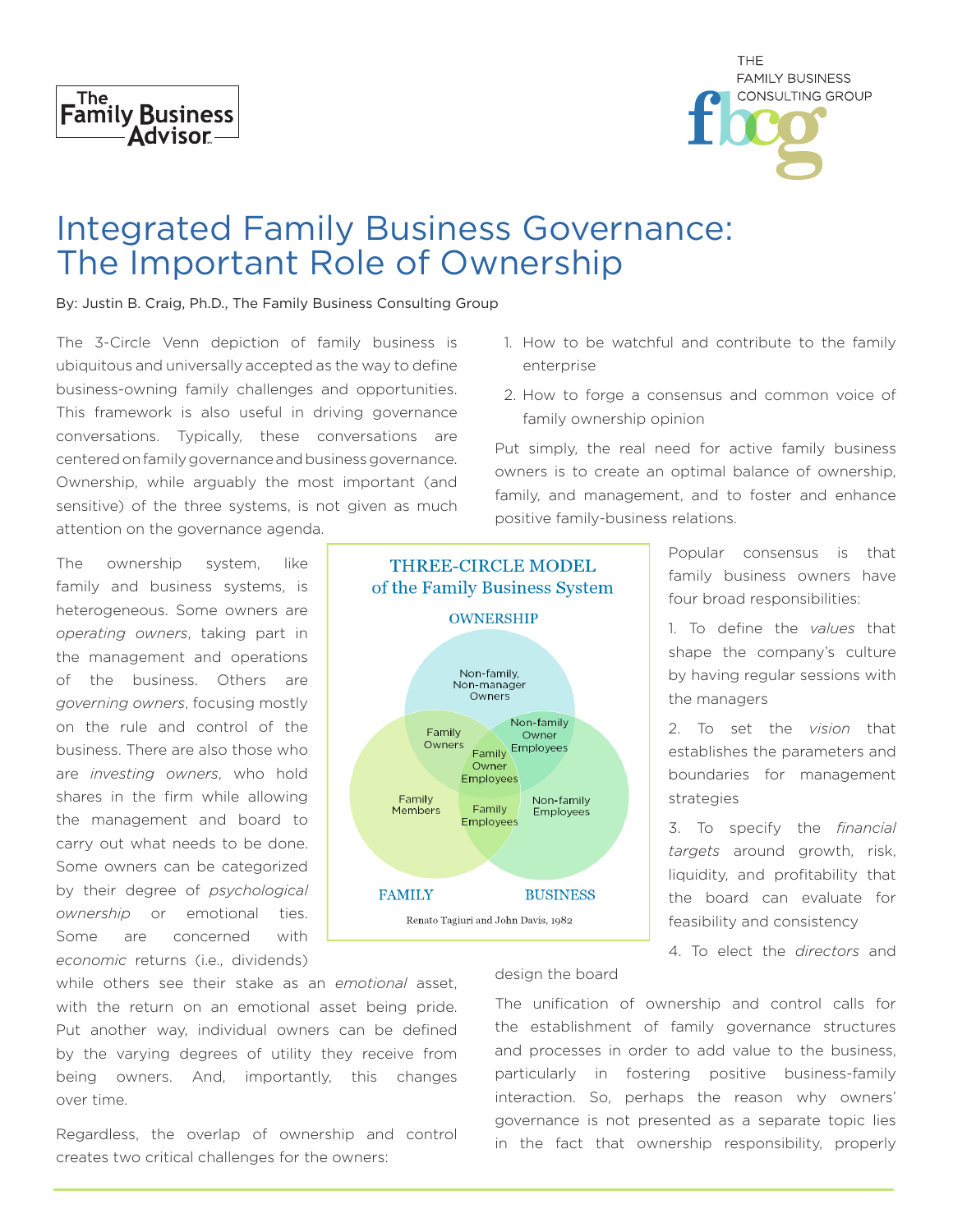discharged, requires the oversight of the governance structures and processes of the family *and* the business.

## Family Governance Structure and Process

What family governance structures and processes should be in place for family firms? For some family firms, especially those still in the founder stage, the usual practice is for family leaders to make family governance decision themselves, without consulting other members. Some founders poll the family, asking them what they think, and make an informed decision thereafter. As the family grows, there is generally a need for structures, either formal or informal, to deliver family governance in the firm, providing *education* and fostering *communication* within the family business. This can be achieved through holding family meetings, convening a family assembly, or establishing a family council, with the support of a family charter or constitution.

The *Family Council* is the governance body focusing on family affairs. It serves the family, just as the board of directors serves the business. The role of the Family Council is to promote communication among family members and to provide a forum for the resolution of family conflicts. Moreover, the Council supports the education of next-generation members.

A *Family Assembly* is useful when the size of the family prevents all from sitting on the Family Council. An annual assembly operates in conjunction with the family council. Even if only convened once a year, the Family Assembly is another vehicle for education, communication, and renewal of family bonds. Through the Assembly, family members are given opportunities to participate and learn about the family business.

To govern the relationships between the owners, family members, and managers, a *Family Charter (or Constitution)* can be developed. The document explicates some of the principles and guidelines owners (shareholders) will follow in their relations with each other, other family members, and managers. The Family Constitution usually has no legal bearing, but can refer to documents that do (company constitution, buysell agreements, and the like). Importantly, in drafting a Family Constitution, no amount of legal expertise can match the goodwill and personal responsibility of family members.

## Business Governance Structure and Process

Introducing business governance initiatives is not without its challenges. For example, the leader of a substantial family business told me his father's reply when he told his father they should modify governance structures and processes, including adding independent directors: "Certainly, son. I welcome your proposal. Please, when you submit it, be sure to attach your letter of resignation." It will surely take time to get the incumbents' buy-in. But as another wise soul reminisced, "I should have done it [bring in independent directors] much sooner." Still, another said, "It is a no brainer…takes the pressure off me to have people who the family trusts to help me guide the business…and besides everything else you may hear…if you want to sleep well at night and get along with your family members, put independent directors on your board."

Recent evidence about boards and performance tends to substantiate the principles *of independence of thought and accountability.* Specifically, there's still no direct link between systematic governance structure and financial performance, but growing data on how the effects of board structure and composition on firm performance are more indirect and complex. So the processes by which directors *interact* with one another has become the focus. Specifically, we now know how structure, group processes, and outside directors in family firms positively affect board processes: a greater proportion of outside board members is associated with higher levels of *effort norms* and *board cohesion* board-level processes that are likely to enhance board effectiveness. That is, boards with outside directors are perceived as more committed to the board's tasks (i.e., higher effort norms) and are more cohesive. Also, the boards of larger and older family companies demonstrated more clearly than those of other family firms the positive effects of outside directors on *effort, cohesion*, and *use of knowledge and skills*.

So when owners appoint independent directors to the board of their family business, a priority is to examine closely their ability to promote accountability and their ability to generate new ideas and challenge the board's strategic plan. With these selection criteria, the family board is more likely to show higher levels of effort norms and board cohesion, which in turn will result in a more